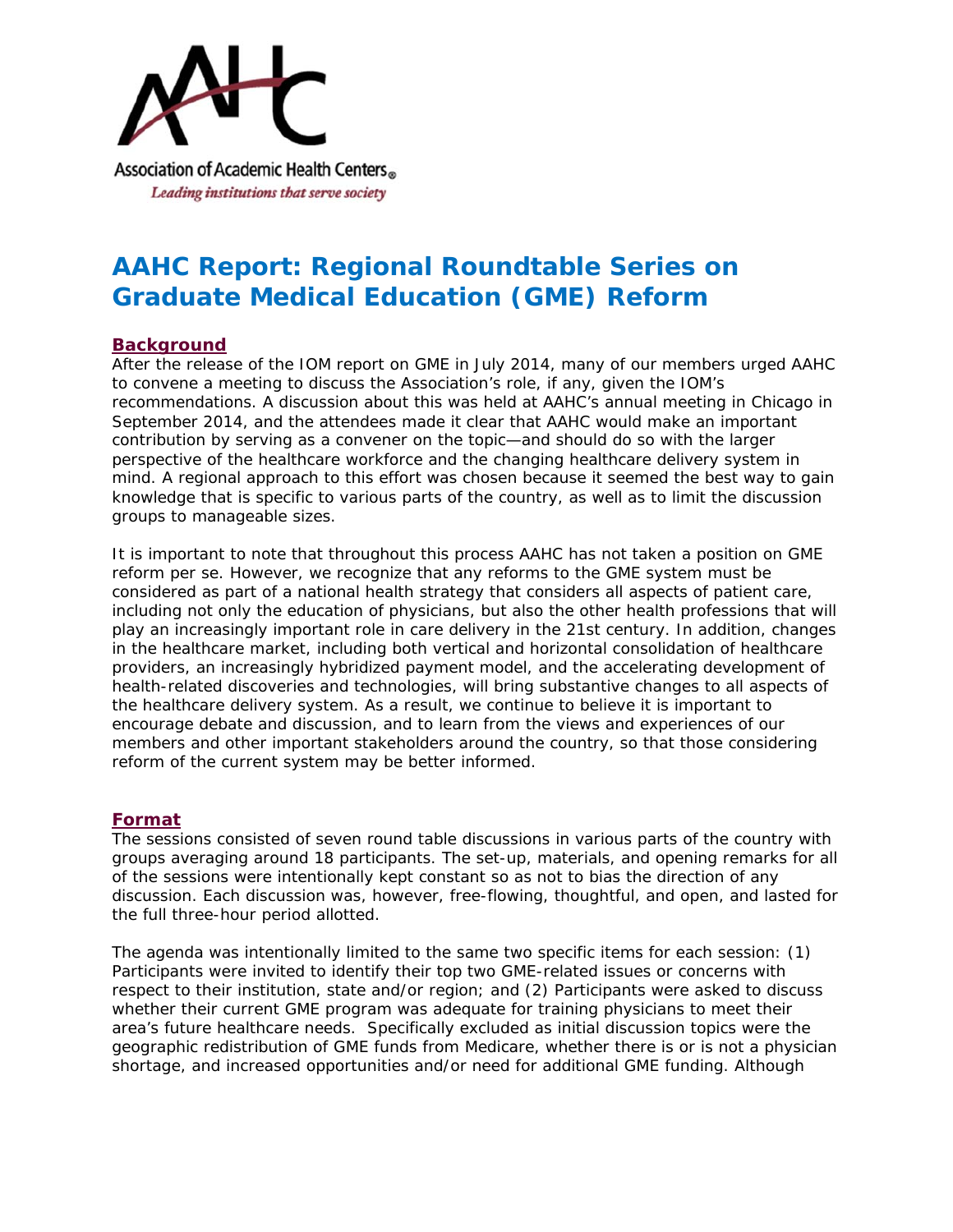these topics clearly came up in the various roundtables, we intentionally made them not to be the focus of the discussions so as to prevent them from serving as a distraction in order to achieve deeper clarity on the issue as a whole.

The seven regional sessions and hosts were:

- Southeast, Emory University in Atlanta
- Northeast, the University of Pennsylvania in Philadelphia
- Mid-Atlantic, AAHC offices in Washington, DC
- Mid-West, Chicago concurrent with our Senior Administrators/Fiscal Officers (SAFO) meeting
- South Central, the University of Texas Southwestern Medical Center in Dallas
- Mountain West, the University of Utah in Salt Lake City
- Western, Stanford University in Palo Alto

#### **Participants**

In each of the regional GME Roundtables, we invited existing AAHC members based in that region, as well as prospective members, associations involved with the GME issue, and other local/regional stakeholders. In addition to AAHC members, participants included associations, such as the Association of American Medical Schools (AAMC), the American Association of Colleges of Nursing (AACN), the American Hospital Association (AHA), and the American Medical Association (AMA); accreditation bodies, such as the Accreditation Council for Graduate Medical Education (ACGME); local/regional experts, such as the new Jersey Hospital Association, the Georgia Board for Physician Workforce, the Utah Medical Education Council, and The GME Initiative (otherwise known as Western and Midwestern Family Medicine Leaders for GME Reform); other organizations with GME interests, such as the National Institutes of Health (NIH) and the Uniformed Services University of the Health Sciences; and hospital, insurance, and provider systems, such as Intermountain Health Care and Kaiser Permanente. Overall, we had more than 100 participants join the discussions, with representatives covering more than 30 states.

#### **Response**

The response to the roundtable sessions was overwhelming. Participants, without exception, expressed their gratitude for the opportunity to come together with their peers to discuss this important issue and participated generously and enthusiastically in the discussions. The regional approach with sessions organized by and including local subjectmatter experts was greatly appreciated, and AAHC was complimented for taking the lead in a neutral and unbiased manner and including such a wide array of stakeholders in the process.

#### **Themes**

There were a number of themes that emerged from the discussions, as well as regionspecific areas of concern. The main themes are summarized below.

#### *A. Organizational Conflict*

The organizational conflict inherent in the current design of GME programs between the teaching hospitals that are the recipients of Medicare GME funding and the medical schools that are responsible for the teaching and accreditation of the programs was seen throughout the roundtables as a key inhibitor of future adaption for most GME programs to meet future needs. Participants referred to a clear lack of alignment in organizational missions, lack of transparency in approaches, and disparate yet overlapping areas of responsibility.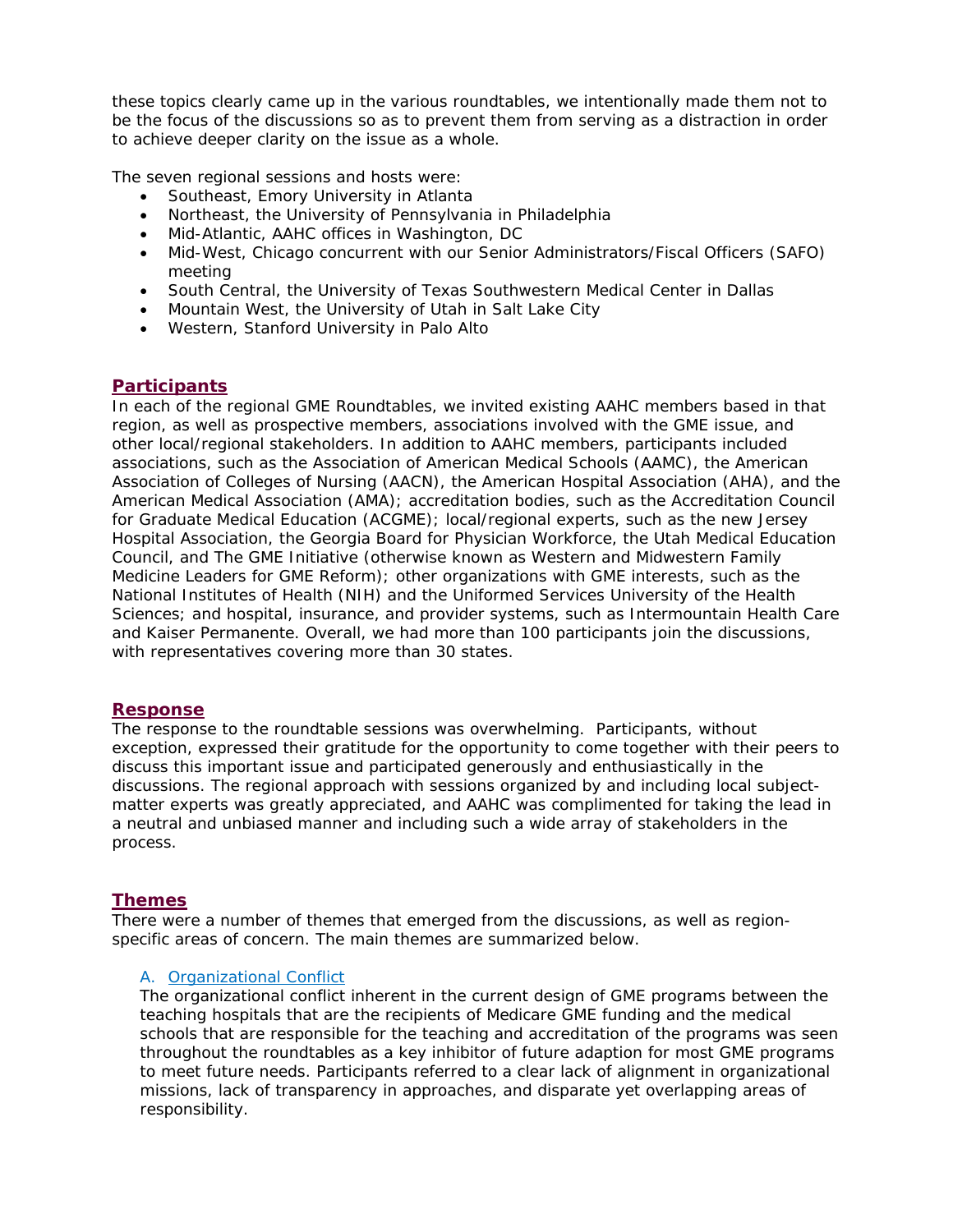Surprisingly, this organizational conflict was recognized to be the case even in situations where the same institution owns both a medical school and teaching hospital, as there are significant cultural differences among them. Discussion points in this area included the following:

- $\triangleright$  The most divisive issue in this regard was felt to be the cognitive dissonance arising from a structure whereby the academic (medical school) component is dependent upon the funding which is provided directly to the hospitals, and yet they have little or no control over (or even visibility into) how the monies are spent.
- $\triangleright$  In most instances, there is no overall strategic approach that rectifies this disparity. An effort to place representatives from academia on the hospital boards is a small but useful step in this direction.
- $\triangleright$  Because of their differing missions, the hospitals and training programs are often acting at cross-purposes. For example, hospitals may build new facilities and add new resident positions to attract more patients without fully involving the GME leaders who will be tasked to service them. The question as to whether which 'state of the art' facilities are really necessary for training residents is rarely discussed, with the result that the GME program is forced to figure out a way to 'make it work' operationally and financially.
- $\triangleright$  With respect to the Clinical Learning Environment Reviews (CLER) conducted by the ACGME, the academic side is often not directly included while their programs are reviewed and assessed. Better integration would be helpful.
- > These organizational conflicts are exacerbated by a lack of sustainability in funding from outside sources (e.g., states). Often when hospitals do step in to bridge the gap, they get burned when the (state or other) funding is pulled back.
- $\triangleright$  It is anticipated that these conflicts will also be exacerbated by increased demand from the Affordable Care Act (ACA), and by the differing and often conflicting policies that continue to be presented in the current market environment (e.g., demand for increased clinical productivity on medical school faculty, push for short hospital stays by payers, funding based on number of beds filled, etc.).
- Interestingly and perhaps puzzlingly as noted earlier, these issues often exist even in cases where the hospital and academic institutions share the same ownership.

**The Bottom line:** the overall funding of GME may need to be changed in order to adequately address the organizational conflict described above; however, there are some best practices that can be shared (e.g., cross-board membership) in the interim.

## *B. Private Sector Influence/Education*

Throughout the sessions, we heard that market forces were driving a lot of the changes in the healthcare system. Yet the participants in our sessions seemed to be largely unfamiliar and/or disconnected with their private sector 'competitors,' private sector 'end users' of the GME 'product', or entrepreneurial activity being done in areas of healthcare that will impact any GME training program for tomorrow's physicians (this was true even in areas of the country located near some of the hotbeds of innovative activity, such as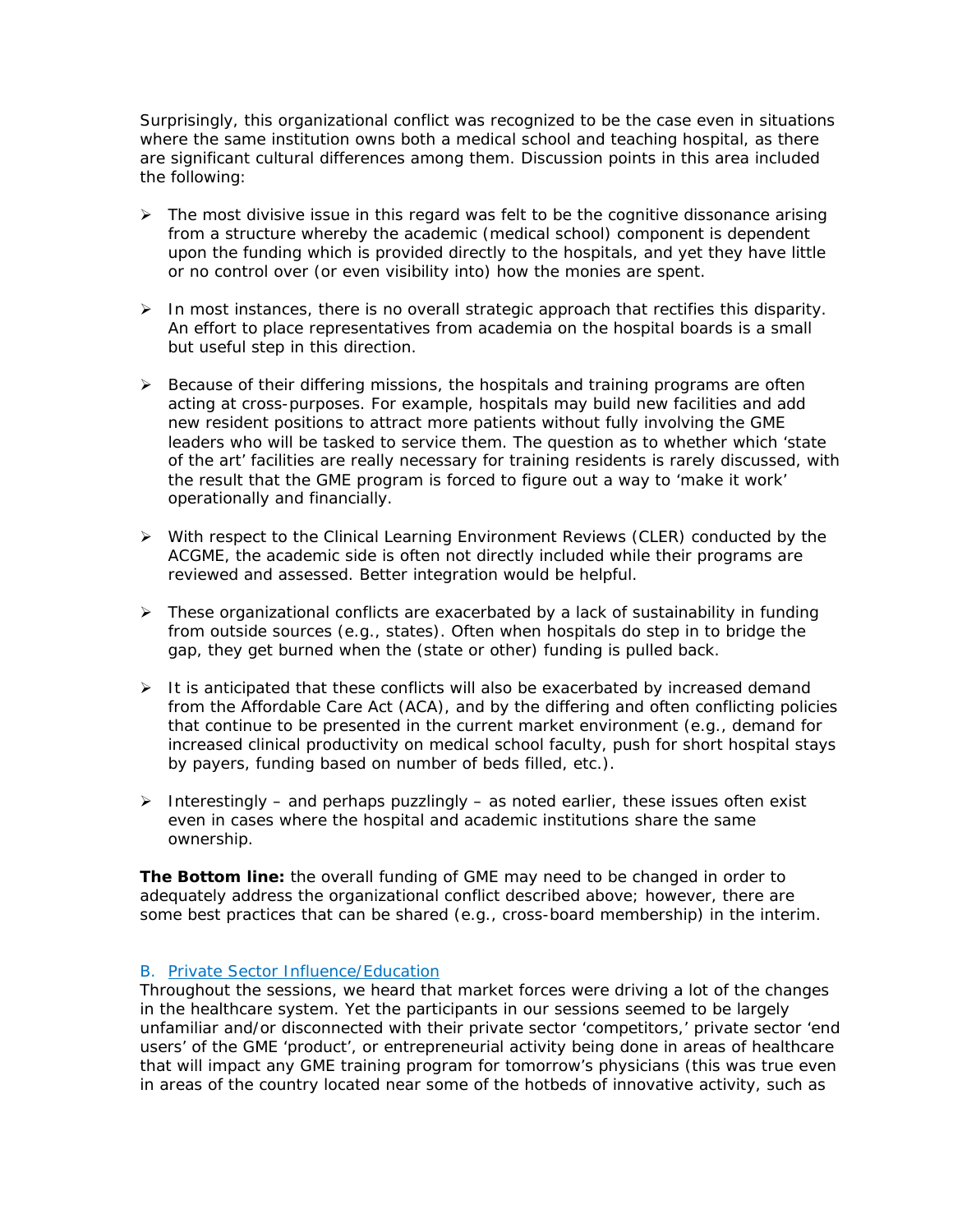Silicon Valley). Discussion points in this area included the following:

- $\triangleright$  Participants indicated a strong interest and desire to learn from the private sector and private sector delivery models (e.g., entrepreneurs such as 'Uber docs', startups, venture capitalists).
- $\triangleright$  There was a recognition that academic health centers should better monitor their 'customers' and respond to how they want to see care delivered (e.g., one participant described a study where patients preferred a 'robot doc' in certain situations).
- $\triangleright$  In addition, there was a recognition that the private sector could be very helpful in filling some of the recognized training gaps where current medical programs do not have appropriate expertise or time to provide additional training (e.g., leadership, technology, business, local government organizations, schools of public health, etc.).
- $\triangleright$  It was suggested that the current definition of 'inter-professional' healthcare delivery is too narrow and should include professionals from a wider range of disciplines as part of patient-serving teams.
- $\triangleright$  There was also widespread recognition that if the participants did not make themselves aware of what was happening 'around them,' they run a risk of being 'passed by.'

**The Bottom line:** academic health centers cannot ignore the private sector market developments around them and need to find a way to learn from the private sector to enhance their GME programs.

#### *C. Mental Health/Wellness*

Another overwhelming area of concern expressed by participants in all regions of the country was the mental health and well-being of residents, faculty, and the patient population writ large. Mental health issues were identified consistently across the board in our discussions as a growing and urgent area of concern, and there is a critical need for more wellness programs within academic health centers. Residents were recognized as having a significantly increased need for mental health resources in recent years due to various factors, such as limited time off and increased external pressures (cost of living, child care, debt burdens). In addition to serious concerns about the trainees, the impact on faculty, such as burnout and disengagement due to increased responsibilities with fewer resources (including time given productivity requirements), threatened job satisfaction and increased stress. Wellness programs were recognized as an absolutely critical (and currently lacking) component of GME programs for the faculty and residents, as well as increased mental health training to address the patient population's greater needs in this area.

**The Bottom line:** the level of concern and need here is clear and comprehensive.

## *D. Revisions to Program/Accreditation Structure*

A large part of every session centered on the need for revisions to the current structure of GME programs and the accreditation programs that incentivize and drive the structure of these programs. The overwhelming consensus view was that medical schools need much more flexibility to properly train the physicians of the future. One area of flexibility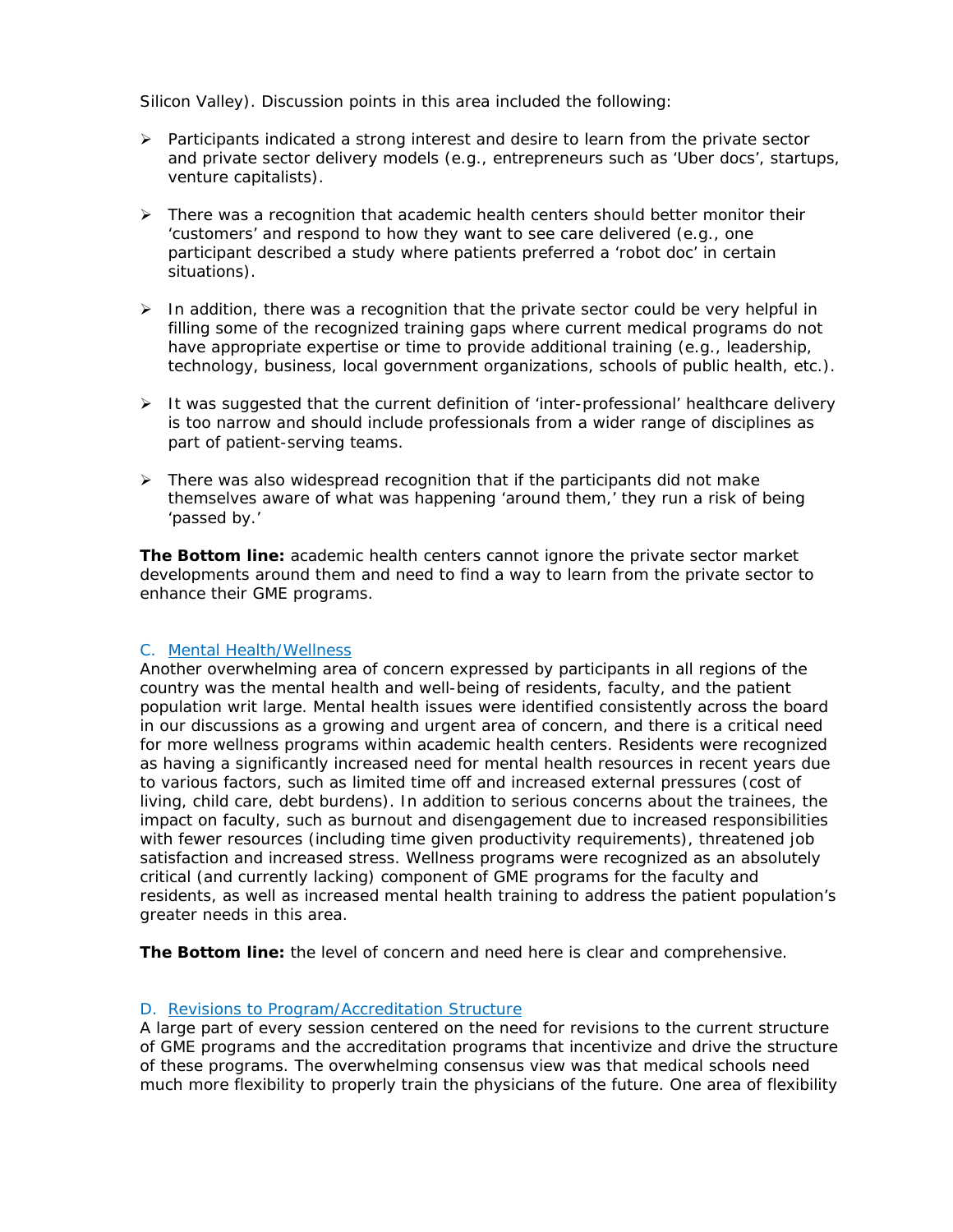discussed many times was the ability of medical schools to customize or tailor programs to the chosen specialties of the residents. This was a reaction to the recognition that academic health centers are not producing a 'product' that is necessarily a good fit for the 'marketplace;' that resident/faculty needs are often not met; and that the outdated 'one size fits all' model produces significant inefficiencies. Discussion points in this area included the following:

- $\triangleright$  The GME 'product' should be based more on patient needs than on "irrelevant" metrics and school rankings, and it should be able to change over time (during the physician's career) to meet the changing needs of patients and patient population. This applies to all stages: recruitment, assessment, and graduation requirements. The 'marketplace' (patients, private sector employers) needs to be consulted when determining the standards for success and the types and measures that are appropriate for recruitment/assessment.
- $\triangleright$  The lack of flexibility in current programs comes in large part from traditional accreditation approaches that need to be updated. This lack of flexibility prevents innovation in the programs because it limits the time for curriculum based on anything other than the 'basics'—such as disruptive technologies, professionalism, leadership, quality, safety, mentoring, complex billing systems, data analytics, technologic developments, and entrepreneurship.
- $\triangleright$  There was a recognition that not all GME training had to come from within the medical school and/or medical community, but could also be obtained and provided by other professionals or partnerships.
- $\triangleright$  If academic health centers were able to tailor programs to the both medical students' and residents' areas of interest (and accreditation schemes would permit), the length of time of medical education (including GME), as well as the cost, might be significantly reduced. For example, research-oriented physicians' training or residents with specific specialty interests could have a more tailored and efficient training experience. Possibly more of the 'foundational education' could be provided in medical school, and training programs in certain areas could proactively span the physicians entire career spectrum to include seamless medical school, residency and fellowship training, and continuing medical education activities that take place during the physician's practice career.
- $\triangleright$  In addition, spreading the education curriculum across this entire continuum offers enhanced flexibility, more adaptability over the course of physicians' careers, and increased ability to adjust focus based on changing patient/population needs.
- $\triangleright$  There was a recognition that programs as they are currently organized struggle to keep pace with technology, whether it be the learning style of the current resident generation ("digital natives"), the training of faculty in new products, discoveries, techniques, or the technology-dependent nature of future medical practice (e.g., robotics, data analytics).
- $\triangleright$  Along those lines, data and data analytics were seen as key components of training programs for future physicians. The increased capturing of data across the healthcare field will require physicians who are well-versed in gathering, filtering, analyzing, and utilizing data—skills that are not currently sufficiently emphasized in medical schools.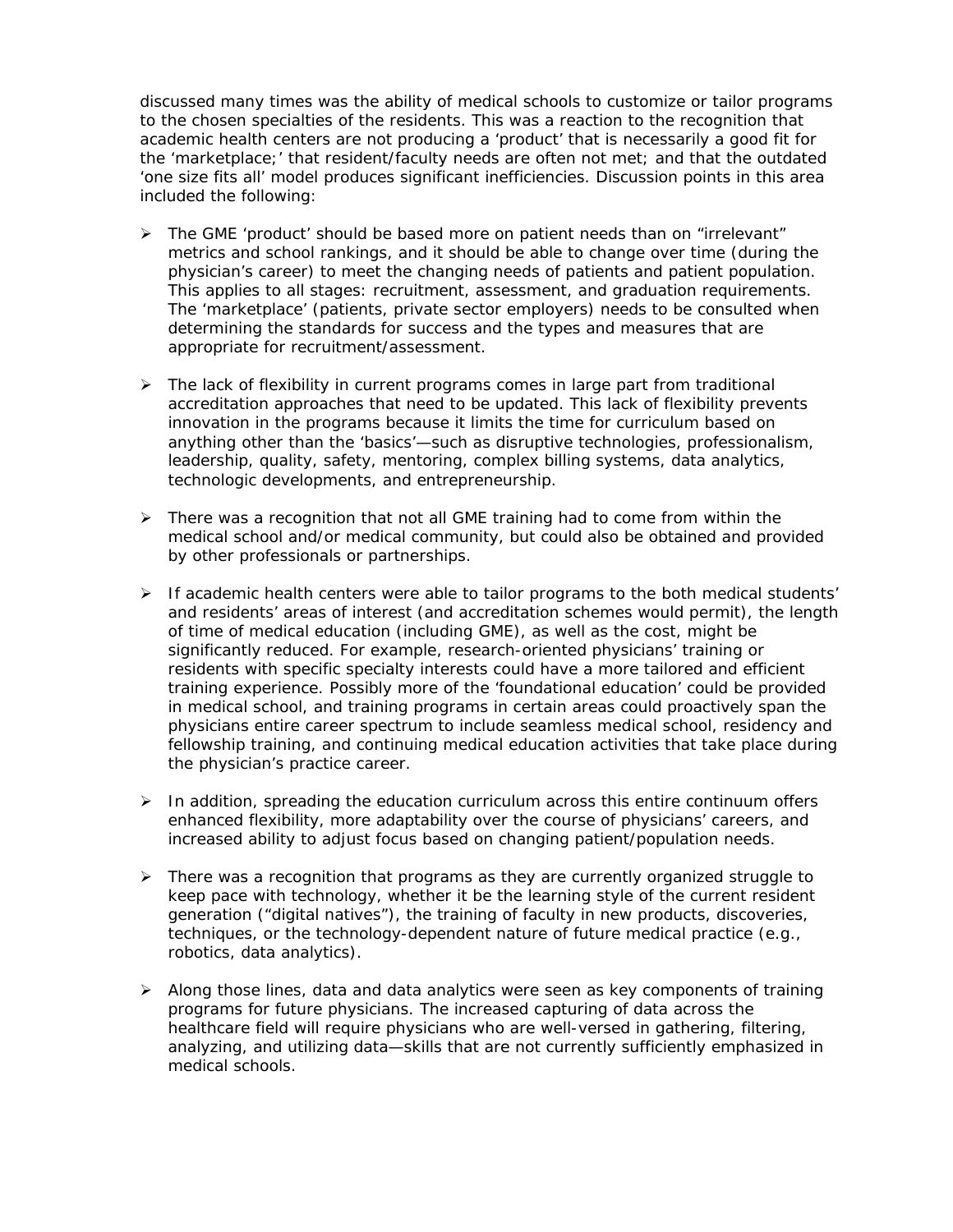**The Bottom line:** participants recognized that they stand in their own way on this one and are overwhelmingly interested in making such changes; these changes could help solve problems identified in other areas.

## *E. Rural/Underserved*

The difficulties with providing healthcare to rural and underserved areas was also a consistent theme throughout our discussions in every region. It was apparent from the discussion and the scope of AAHC membership that these issues are relevant to ALL members in ALL regions. Discussion points in this area included the following:

- $\triangleright$  There is a need for training in the environments in which physicians will practice (rural, mostly ambulatory) rather than simply in the clinical/hospital environment.
- $\triangleright$  There is a recognized need for a diverse workforce to better match the population served in the rural and/or underserved communities. There is currently a significant disparity in many areas of the country in this regard.
- $\triangleright$  There is an overall shortage of physicians, residents to serve, and teaching faculty in these areas, due to the lower salaries and inability to repay tuition debts, lack of opportunities for their families (schools, services), professional isolationism, and other reasons.
- $\triangleright$  It was recognized that it is much more difficult to meet general ACGME standards while providing training in rural/underserved communities, which serves either as a deterrent to such programs or an investment that cannot be recouped.
- $\triangleright$  Funding needs to match and support whatever model is chosen (current model does not facilitate training outside of clinical/hospital).
- $\triangleright$  Many of our members expressed that their needs go beyond what some would consider 'rural', and are in fact better defined as 'frontier.' Any actions taken will need to recognize these differences.
- $\triangleright$  All of the sessions noted the importance of partnerships in this area, as well as the difficulties in establishing and maintaining those partnerships.
- $\triangleright$  Some of the areas of greatest need within these communities are general surgery, psychiatry, and treatment of chronic illnesses relating to obesity and smoking.
- $\triangleright$  Technology, including telemedicine, were seen as possible solutions in this area; however, it was emphasized that the current funding, reimbursement, and regulatory schemes do not currently support the use of technology in many instances.

**The Bottom line:** these issues are widespread and impact all of our membership.

## *F. Partnerships and Interprofessional Training*

There was a consensus that many problems with current GME programs identified in the sessions could be addressed and/or minimized through partnerships and/or greater inclusion of more interprofessional training. Such interprofessional partnerships were viewed as being critical for addressing limitations in the current programs, such as the need for training primary care and other physicians in the communities in which they will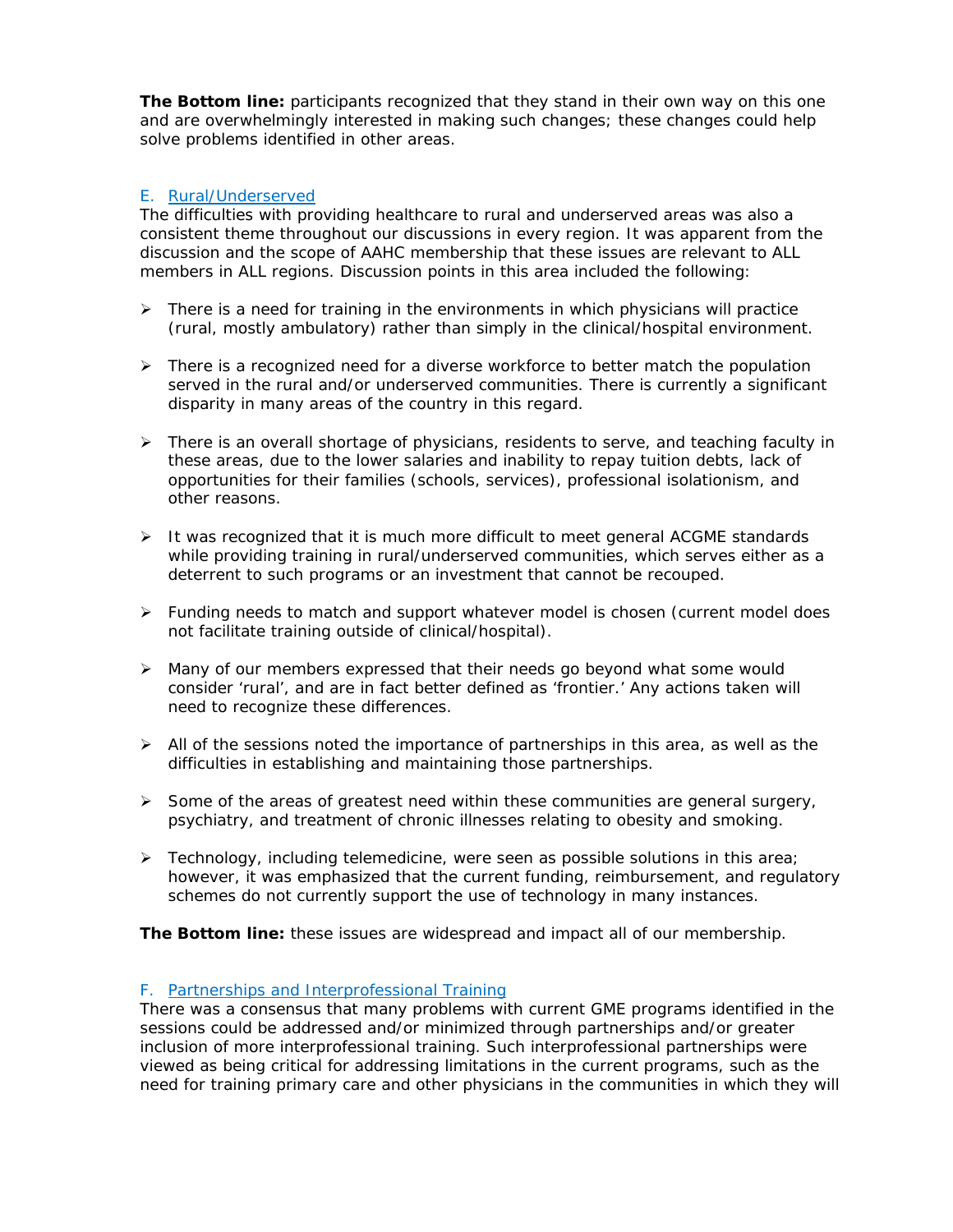practice (e.g., community hospitals, clinics, ambulatory, or rural environments).

Interprofessional training was also seen as essential for addressing the holistic needs of patient care and for producing the best results in many areas of specialty. There were a number of shared challenges raised in both areas, which is the reason we group these together into one theme—such as differing missions of the institutions or participants, stovepipe attitudes, inadvertent caps (limits to numbers of trainees), complexities in managing programs (ensuring quality while having little control), inability for current funding mechanisms to support this kind of training, and difficulty in finding staff or facilities. In the end, participants agreed that academic health centers were in the best position to identify and implement best practices in these areas, given their diversified inter-disciplinary coverage and, in some cases, multi-facility structures and systems.

**The Bottom line:** some institutions are doing this well, and a sharing of best practices could serve our members well here. Academic health centers are in the best position to make improvements in inter-professional training.

#### *G. Workforce*

The theme of workforce planning underpinned every roundtable session. There was unanimous agreement that this was a foundational issue—the need for comprehensive and accurate workforce analyses was felt to be essential for a successful GME strategy and that strategic workforce planning was not being done at a sufficient level (or, in many cases, not at all). The appropriate methodology (how to measure, what metrics to use) and scope (national, regional, local, or sub-local) were debated. Discussion points in this area included the following:

- $\triangleright$  There is a compelling need to develop workforce analyses that focus on all healthcare providers, not just physicians.
- $\triangleright$  In this context, there is a need to determine the right distribution of physicians and specialties, and it was recognized in every region that this cannot be done without a workforce analysis and/or strategy.
- > There is a need for good data/tracking/metrics of post-graduates in particular (e.g., are they practicing in areas they trained?). Participants agreed that having the right data and doing the right analysis of the data is critical for determining a workforce strategy that will meet the needs/changing needs of patients.
- Many questioned what level of analysis and planning is appropriate—national, regional, local, or sub-local.
- $\triangleright$  Appropriate workforce planning and analysis could support the need for GME programs to be able to be flexible over time and be more adaptable as patient/population needs change over time; would also support elasticity in physician careers.
- $\triangleright$  There is a need to take into account diversity that better matches the demographics of patient populations; an appropriate workforce analysis could help GME better meet this need proactively.
- $\triangleright$  Without workforce planning, market forces become the driver of physician training, which is what is happening today. However, workforce planning could enable